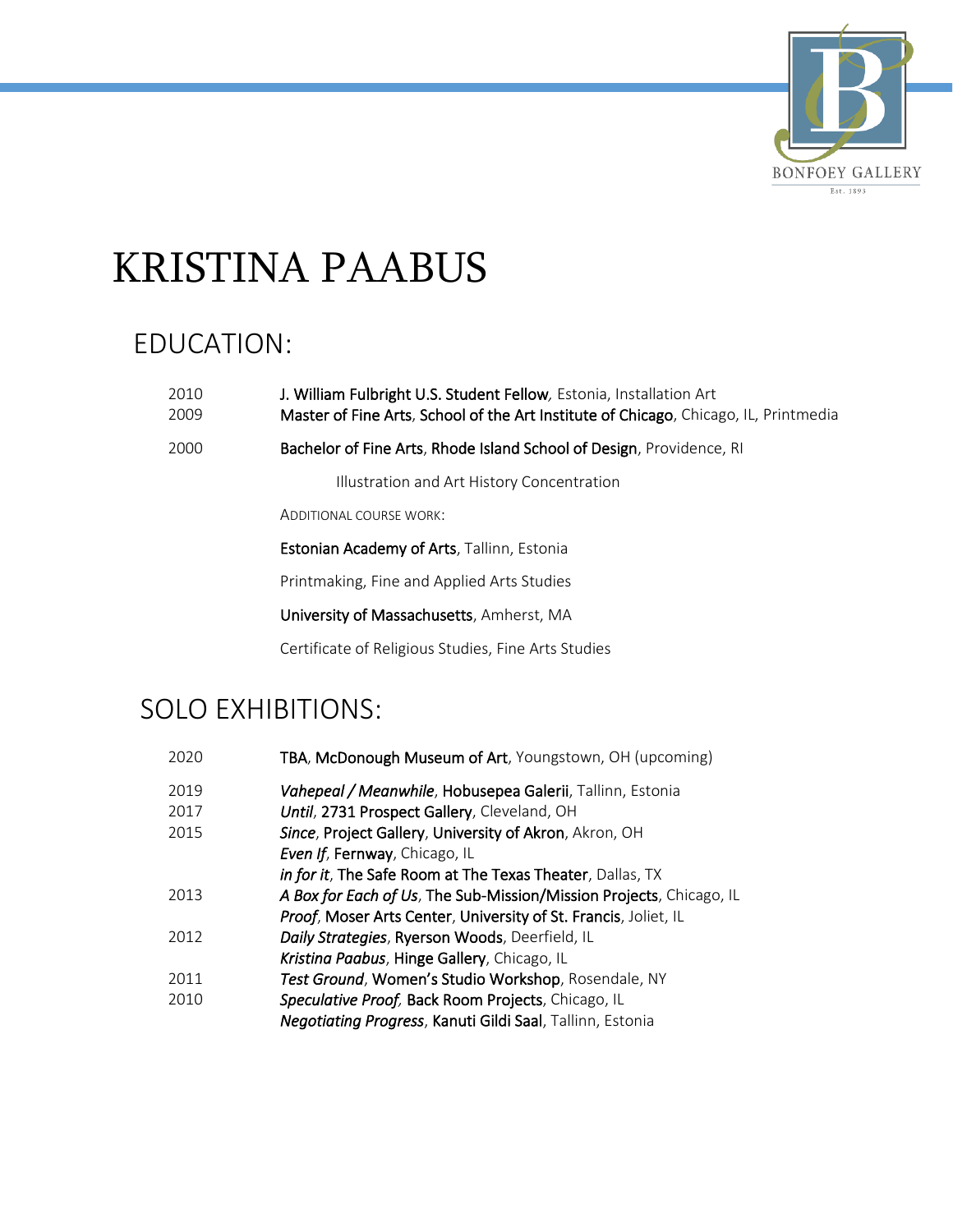

# TWO AND THREE PERSON EXHIBITIONS:

| 2017 | Est. 1893<br>the grass is the same color over there, Gallery Metropol 6m <sup>2</sup> ,<br>Tallinn, Estonia, two-person exhibition with Breanne Trammell  |
|------|-----------------------------------------------------------------------------------------------------------------------------------------------------------|
| 2017 | Compact(ed), Rockford University Art Gallery, Rockford, IL, two-person exhibition with<br>Max Seinfeld                                                    |
| 2016 | Island Life, UK Bolivar Art Gallery, Lexington, KY, two-person exhibition with                                                                            |
|      | Jessica Caponigro                                                                                                                                         |
| 2015 | Fear Chaser, Baron Art Gallery, Oberlin, OH, two-person exhibition with                                                                                   |
| 2014 | Jacob Ciocci<br>Sabotage, Levitt Gallery, University of Iowa, Iowa City, IA, three-person exhibition with<br>Eric Sall and Esther Baker-Tarpaga [Catalog] |
| 2013 | With (the Jerks), ACRE Gallery, Chicago, IL, collaborative group ("with") exhibition with<br>Matt Nichols                                                 |
| 2012 | At That Very Moment, Heaven Gallery, Chicago, IL, three-person exhibition with Soo<br>Shin and Jesse Bucher                                               |
|      | Külakiik, Permanent outdoor installation of a traditional Estonian swing, Collaborative<br>Project with Matt Nichols, Soldiers Grove, WI                  |
|      | Dissolution, Eel Space, Chicago, IL, two-person exhibition with Charles Mahafee                                                                           |
| 2011 | Hinge Gallery at MDW Fair, Chicago, IL, two-person exhibition with Raul Mendez                                                                            |
| 2009 | Formidable Flat, First Amendment Gallery, Minneapolis, MN, two-person exhibition<br>with Drew Peterson                                                    |

### SELECTED GROUP EXHIBITIONS:

| 2019 | Tend the Planet, Morgan Conservatory, Cleveland, OH / Pittsburgh Center for Arts and |
|------|--------------------------------------------------------------------------------------|
|      | Media, Pittsburgh, PA (upcoming)                                                     |
|      | Artists to Watch, Bonfoey Gallery, Cleveland, OH                                     |
|      | Lucky Draw 2019, Sculpture Center, Long Island City, NY                              |
|      | The State Of, Birenbaum Gallery, Oberlin, OH / Platform Arts Belfast, Belfast,       |
|      | Ireland. Curated by Sarah Epping, Renata Kurczyńska                                  |
| 2018 | Printwork 2018, Artist Image Resources, Pittsburgh, PA                               |
|      | Baltic Boston Centennial, Copley Place, Boston, MA                                   |
|      | SPACES 40, SPACES, Cleveland, Ohio                                                   |
|      | <b>Full Fathom Five, Progressive Insurance</b> , Mayfield Village, OH                |
|      | Studio Arts 2018, Baron Art Gallery, Oberlin, Ohio                                   |
|      | Unknown Terrain, Morgan Conservatory, Cleveland, OH                                  |
|      | <b>CAN Triennial, 78th St. Studios, Cleveland, OH</b>                                |
|      | One Last One, Fernwey Gallery, Chicago, IL                                           |
|      | The 2nd Novosibirsk International Triennial of Contemporary Graphic Art, Novosibirsk |
|      | State Art Museum, Novosibirsk, Russia                                                |
|      | <b>Lucky Draw 2018, Sculpture Center, Long Island City, NY</b>                       |
|      | Sister City Prints, West Gallery Thebarton, Thebarton, Australia / The Art Vault,    |
|      | Mildura, Australia, Curator: Andrea Przygonski                                       |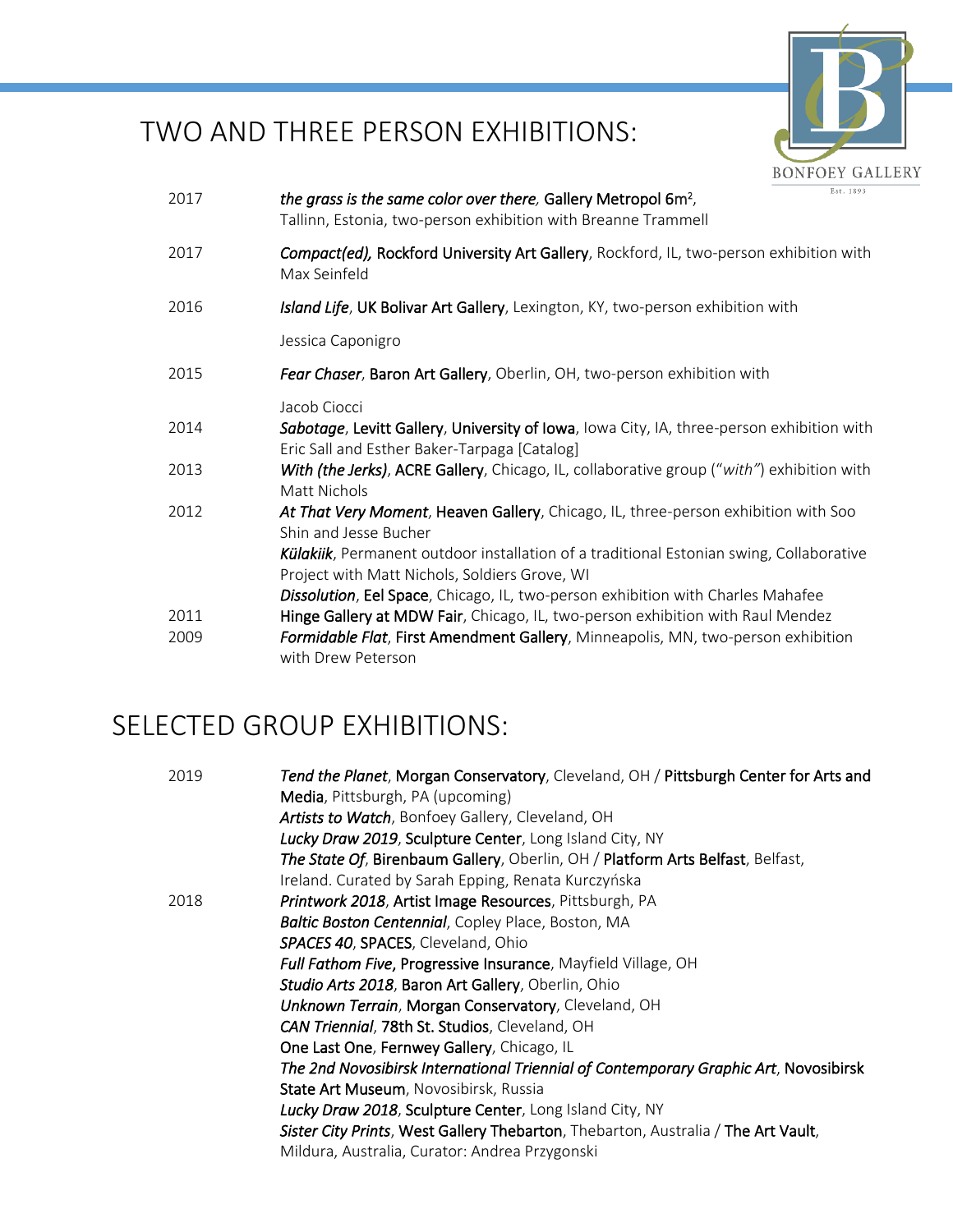

|      | Belt and Road, Today Art Museum, Beijing, China, Curator: Kang<br>Jianfei                                                                                                                                                                                                                                                                                                                                                                                                                                                                                                                                                                                                                                                                                                                                                                                                              |
|------|----------------------------------------------------------------------------------------------------------------------------------------------------------------------------------------------------------------------------------------------------------------------------------------------------------------------------------------------------------------------------------------------------------------------------------------------------------------------------------------------------------------------------------------------------------------------------------------------------------------------------------------------------------------------------------------------------------------------------------------------------------------------------------------------------------------------------------------------------------------------------------------|
| 2017 | <b>BONFOEY GA</b><br>Post-digital printmaking. Redefinition of print, NEON Gallery,<br>Est. 1893<br>Wroclaw, Poland                                                                                                                                                                                                                                                                                                                                                                                                                                                                                                                                                                                                                                                                                                                                                                    |
|      | Estonian Nature - Black and White, Galerie Daliko, Krems, Austria, Curator: Tiiu<br>Rebane<br>Spaces in Wonderland, SPACES, Cleveland, OH<br>Spudnik Press at EXPO, Chicago, IL, Curator: Angee Lennard<br>Belt and Road, The National Gallery, Sofia, Bulgaria, Curator: Zhoa Jiachun<br>Belt and Road International Printmaking Invitational Exhibition, Dunhuang Conference<br>Center Gallery, Dunhuang, China, Curator: Zhoa Jiachun                                                                                                                                                                                                                                                                                                                                                                                                                                               |
| 2016 | Bodies in Motion, University of Iowa Museum of Art, Iowa City, IA, Curator: Joyce Tsai<br>Spaces to Spaces, SPACES, Cleveland, OH, Curators: Christina Vassallo and<br>Corrie Slawson<br>Screenprint Biennial 2016, Collar Works Gallery, Troy, NY [Catalog]<br>MAPC Juried Members' Exhibition, MAPC Print Matters/Printing Matters, Carnegie<br>Center, New Albany, IN<br>Studio Arts 2016, Baron Art Gallery, Oberlin, Ohio<br>Proovitõmmis/Proof Print, Hungarian Institute, Tallinn, Estonia<br>FUTU MUHU 2016, Raegalerii, Saaremaa, Estonia                                                                                                                                                                                                                                                                                                                                     |
| 2015 | Rooms to Let, Slavic Village, Cleveland, OH<br>Lucky Draw 2016, Sculpture Center, Long Island City, NY<br>Near Mint, Land Gallery, Portland, OR / MK Gallery, Portland, OR / Retzlaff Gallery,<br>Ashland, OR / Endless Editions Biennial, 20/20 Gallery, NY, NY<br>The Residents, Eistentrager-Howard Gallery at the University of<br>Nebraska-Lincoln, Lincoln, NE<br>NEO Geo, Akron Art Museum, Akron, OH, [Catalog]<br>And, Drewelowe Gallery at University of Iowa, IA / Gelsy Verna Gallery at University of<br>Wisconsin-Madison, WI / Gallery 1010 at University of Tennessee-Knoxville, TN<br>Open Season Invitational V, Standard Art, Ithaca, NY<br>MAPC Juried Members' Exhibition, Elmhurst College, Elmhurst, IL<br>ECAR 2015, Emmanuel College, Boston, MA<br>The Residents, Stalder Gallery, Falls City, NE<br>Lucky Draw 2015, Sculpture Center, Long Island City, NY |
| 2014 | Shock Print, Ulrich Museum of Art, Wichita, KS<br>Byway, Baron Art Gallery, Oberlin, OH<br>Open Season Invitational IV, Standard Art, Ithaca, NY<br>We Just Want To Make Things, Whitdel Arts, Detroit, MI<br>Midwest Multiples, Nemeth Art Center, Park Rapids, MN<br>Imaginary Worlds, Saratoga Arts Center Gallery, Saratoga Springs, NY<br>Make Things (Happen) with Christine Wong Yap, Nathan Cummings Foundation, New<br>York, NY / NYU Tisch Photo Gallery, New York, NY / Interface Gallery, Oakland, CA                                                                                                                                                                                                                                                                                                                                                                      |
| 2013 | (February 2015)<br>Open Season Invitational III, Standard Art, Ithaca, NY<br>Being a Woman in an All Women Show, Heaven Gallery, Chicago, IL<br>Sustenance, Redline Gallery, Milwaukee, WI<br>Hashbrown, Spudnik Press, Chicago, IL, 2013 Collector's Print Release<br>Artwork 6, Sullivan Galleries, Chicago, IL                                                                                                                                                                                                                                                                                                                                                                                                                                                                                                                                                                      |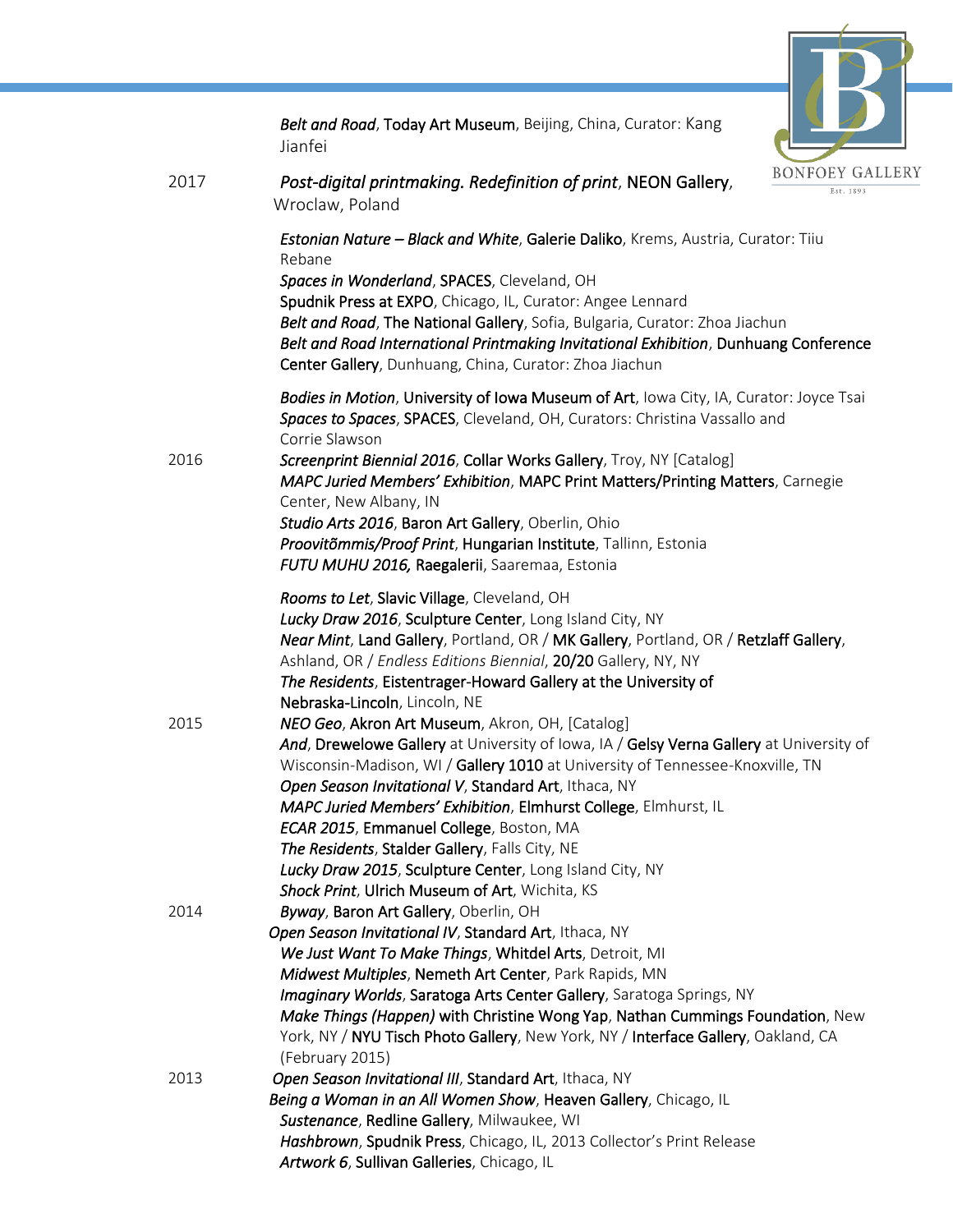

| 2012 | ACRE at NADA Fair, Miami, FL                                                          |  |
|------|---------------------------------------------------------------------------------------|--|
|      | ACRE at Design Miami, Miami, FL                                                       |  |
|      | ACRE Rising, Heaven Gallery, Chicago, IL<br><b>BONFOEY G</b>                          |  |
|      | Heaven Gallery at MDW Fair, Chicago, IL                                               |  |
|      | ACRE at MDW Fair, Chicago, IL                                                         |  |
|      | Sea Change, Andrew Rafacz, Chicago, IL, Curator                                       |  |
|      | Dolphin Days, Alderman Exhibitions, Chicago, IL                                       |  |
|      | Home-Psych, Ox-Bow, Saugatuck, MI                                                     |  |
|      | Where My Cones At?, Double Break, San Diego, CA / POVevolving,                        |  |
|      | Los Angeles, CA                                                                       |  |
|      | EX: Collaborative Creation, IAM Gallery, New York, NY / Carousel Project, Chicago, IL |  |
|      | [Catalog]                                                                             |  |
| 2011 | Geometrically Speaking II, ABryant Gallery, Chicago, IL                               |  |
|      | ACRE Country Fair, Heaven Gallery, Chicago, IL [Catalog]                              |  |
|      | The Perpetual Motion of a Still Life, Ryerson Woods, Deerfield, IL                    |  |
|      | Open Season Invitational, Standard Art, Ithaca, NY                                    |  |
|      | The Ten, Lill Street, Chicago, IL [Catalog]                                           |  |
| 2010 | <b>Black &amp; White, Color &amp; Color, Issue #3, Art Publication</b>                |  |
|      | Tropical Iceland, SÍM, Reykjavik, Iceland                                             |  |
|      |                                                                                       |  |
| 2009 | Anonymous Drawings N°10, Kunstram Kreuzberg/Bethanien, Berlin, Germany,               |  |
|      | Curator: Anke Becker                                                                  |  |
|      | Read Me Like a Freakin' Book, Global Container IX, Culture Factory                    |  |
|      | Polymer, Tallinn, Estonia. Collaborative Installation/Performance                     |  |
|      | Bare Walls, Sullivan Galleries, Chicago, IL                                           |  |
|      | Humboldt Moving Picture Show, Richmond Manor, Chicago, IL                             |  |
|      | Works on Paper, Eel Space, Chicago, IL                                                |  |
|      | Perceptual Drift, Sullivan Galleries, Chicago, IL                                     |  |
|      | Response, The School of the Art Institute of Chicago, Chicago, IL                     |  |
|      | Selective Perception, The School of the Art Institute of Chicago, Chicago, IL         |  |
|      | Nippon Steel Presidential Exhibition, Nippon Steel, Chicago, IL [Catalog]             |  |
|      | North American Print Biennial, The Boston Printmakers,                                |  |
|      | 808 Gallery, Boston, MA [Catalog]                                                     |  |
| 2008 | Nippon Steel Presidential Exhibition, Nippon Steel, Chicago, IL [Catalog]             |  |
|      | Slayton Search Partners, Chicago, IL                                                  |  |
| 2007 | North American Print Biennial, The Boston Printmakers,                                |  |
|      | 808 Gallery, Boston, MA [Catalog]                                                     |  |
| 2007 | Hot Off the Press, Prints On Ice, and High-Five                                       |  |
|      | Highpoint Center for Printmaking, Minneapolis, MN                                     |  |
| 2006 | Moveable Feast, Volume 2, Art Publication                                             |  |
|      | Hot Off the Press and Prints On Ice, Highpoint Center for Printmaking, Minneapolis,   |  |
|      | <b>MN</b>                                                                             |  |
|      |                                                                                       |  |

# PUBLICATIONS AND AWARDS:

- 2019 *Individual Excellence Award,* Ohio Arts Council
- 2018 *H.H. Powers Travel Grant*, Oberlin College
	- *CAN Journal Prize*, Cleveland, OH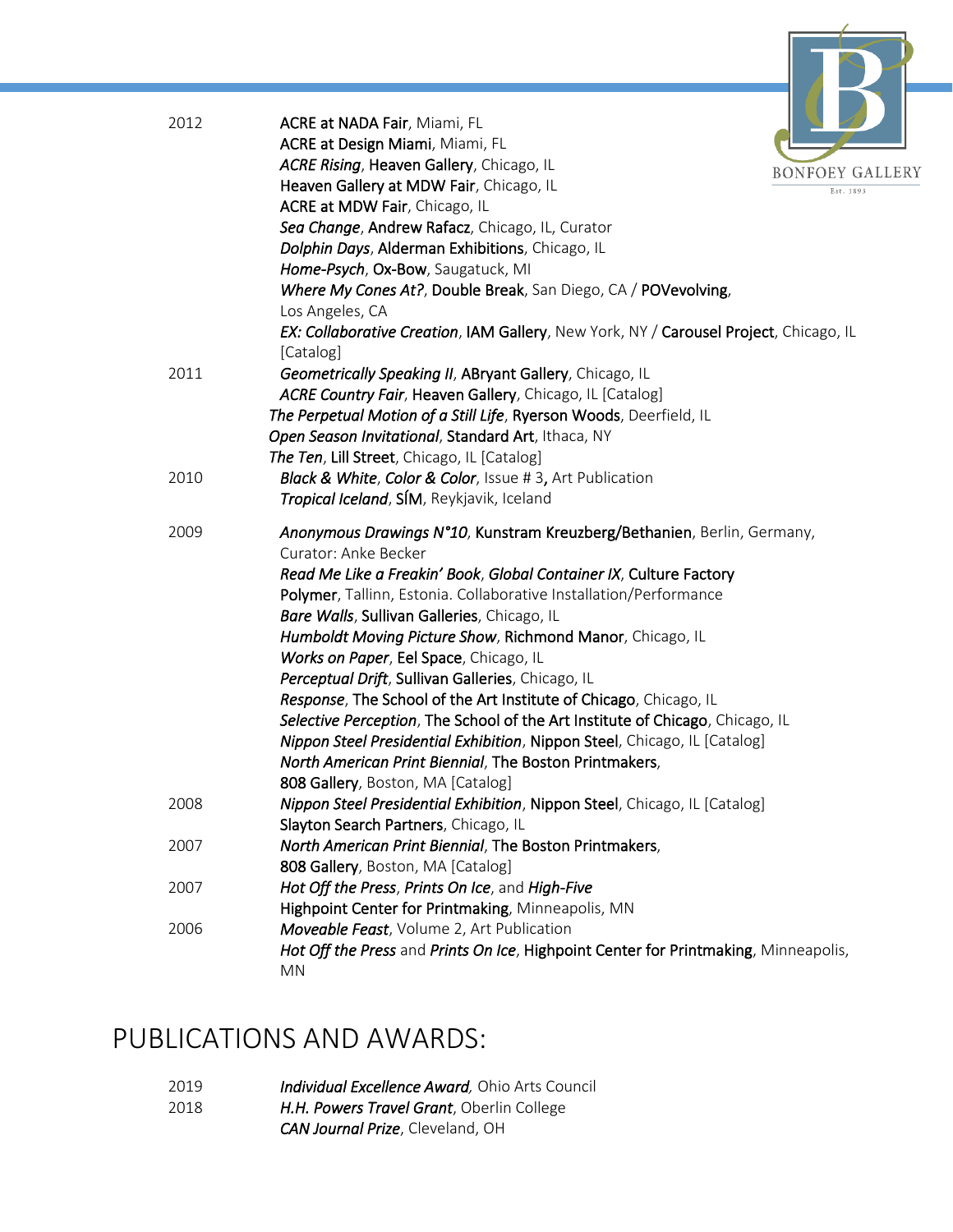

|             | Cleveland Arts Prize Nomination, Cleveland, OH                                   |  |
|-------------|----------------------------------------------------------------------------------|--|
|             | Faculty Research Grant-In-Aid, Oberlin College                                   |  |
| 2017        | Cleveland Arts Prize Nomination, Cleveland, OH<br><b>BONF</b>                    |  |
|             | Faculty Research Grant-In-Aid, Oberlin College                                   |  |
| 2016        | Faculty Research Grants-In-Aid, Oberlin College                                  |  |
|             | H.H. Powers Travel Grant, Oberlin College                                        |  |
|             | Faculty Research Assistant Grant, Oberlin College                                |  |
|             | Cleveland Arts Prize Nomination, Cleveland, OH                                   |  |
| 2015        | <b>Faculty Teaching Grant, Oberlin College</b>                                   |  |
|             | Faculty Research Grant-In-Aid, Oberlin College                                   |  |
|             | Faculty Research Assistant Grants, Oberlin College                               |  |
| 2014        | Faculty Research Grant-In-Aid, Oberlin College                                   |  |
| 2013-2014   | Grant Wood Printmaking Fellowship, University of Iowa                            |  |
|             | Illinois Arts Council, IAS Professional Development Grant                        |  |
| 2009-2010   | J. William Fulbright U.S. Student Program Scholarship, Installation Art, Estonia |  |
| 2009        | MFA Fred J. Forester Fellowship, School of the Art Institute of Chicago          |  |
| 2009 & 2008 | Nippon Steel Presidential Award, Nippon Steel                                    |  |
| 2008        | Thomas Baron Scholarship, Ox-Bow School of Art                                   |  |
| 2007-2009   | <b>SAIC Grant</b> , School of the Art Institute of Chicago                       |  |
|             | John and Mary E. Hoggins Scholarship, School of the Art Institute of Chicago     |  |
| 2007        | Otis Philbrick Memorial Purchase Award, The Boston Printmakers                   |  |
|             | North American Print Exhibition                                                  |  |
| 1997-2000   | Merit Based Scholarship, Rhode Island School of Design                           |  |
|             |                                                                                  |  |

# ARTIST RESIDENCIES

| 2018      | Anderson Ranch Arts Center, Snowmass Village, CO                                   |
|-----------|------------------------------------------------------------------------------------|
| 2017      | NCCA Art Residency in Kronstadt, St. Petersburg, Russia                            |
|           | Southern Graphics Council International - Guanlan Original Printmaking Base Artist |
|           | Residency, Shenzhen, China                                                         |
| 2016      | MUHU Art and Innovation Residency (MUHU A.I. Kunstitalu), Muhu, Estonia            |
| 2015      | <b>Emmanuel College Artist Residency in Printmaking, Boston, MA</b>                |
|           | Kimmel Harding Nelson Artist Residency, Nebraska City, NE                          |
| 2013-2014 | Grant Wood Printmaking Fellowship, University of Iowa                              |
| 2012      | ACRE Artist Residency, Stellar Scholarship, Steuben, WI                            |
|           | Ox-Bow, Faculty Artist Residency, Saugatuck, MI                                    |
| 2011      | ACRE Artist Residency, Fellowship, Steuben, WI                                     |
|           | Women's Studio Workshop, NEA Studio Residency Grant, Rosendale, NY                 |
|           | Lill Street Artist-in-Residence, Painting and Drawing, Chicago, IL                 |
| 2010      | Samband íslenskra Myndlistarmanna Residency, Reykjavik, Iceland                    |
|           | <b>Culture Factory Polymer Artist-in-Residence</b> , Tallinn, Estonia              |
|           | Inside Zone Residency, Borsec, Romania                                             |
| 2009      | Ox-Bow Summer Artist Residency, The Dale Metternich Memorial                       |
|           | Scholarship, Saugatuck, MI                                                         |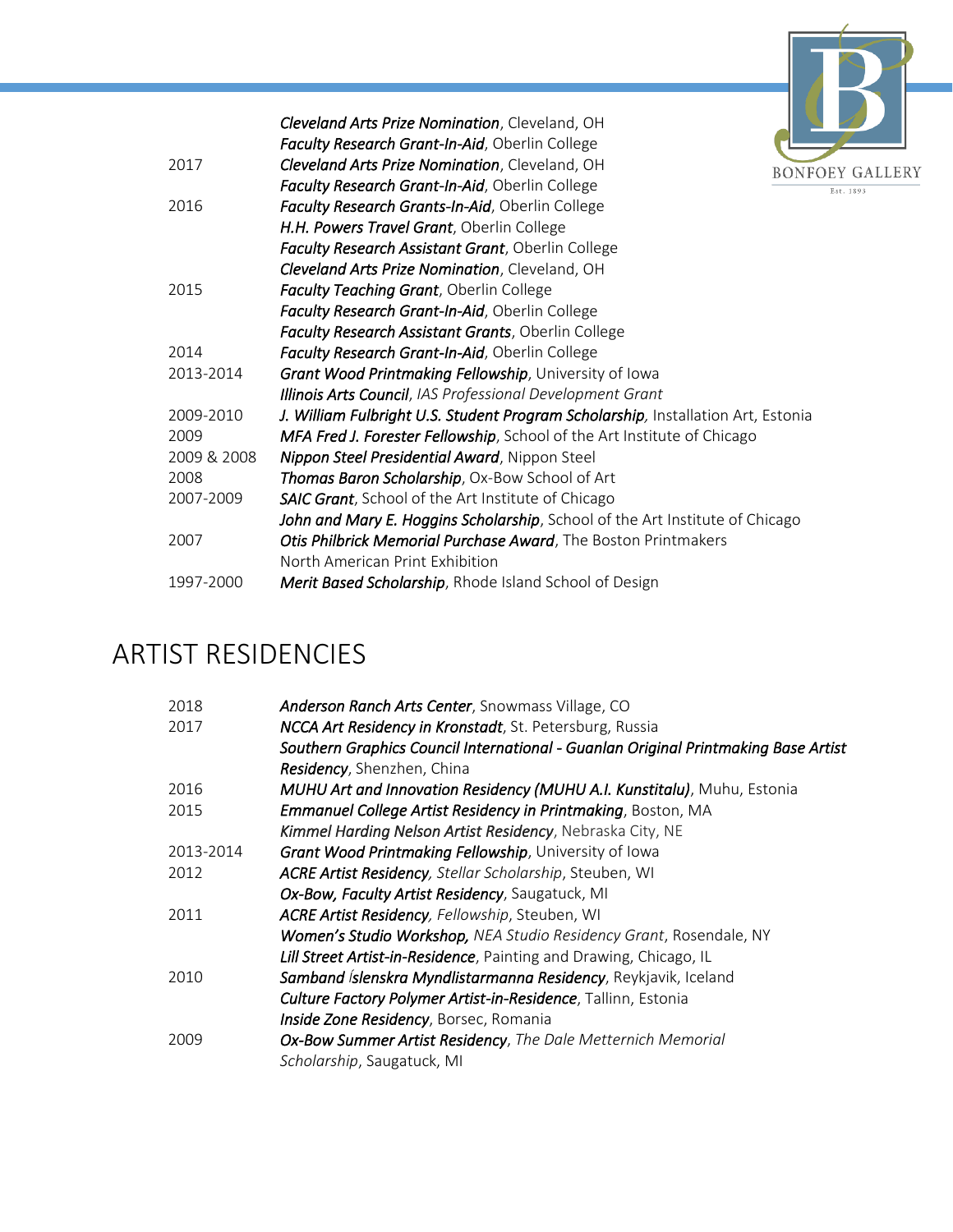# TEACHING EXPERIENCE



| 2017-present | Associate Professor of Studio Art, Reproducible Media, Oberlin                                         | Est. 1893 |
|--------------|--------------------------------------------------------------------------------------------------------|-----------|
|              | College,                                                                                               |           |
|              | Oberlin, OH (Sabbatical 2017-2018)                                                                     |           |
| 2018-2019    | Department Chair, Studio Art, Oberlin College, Oberlin, OH                                             |           |
| 2018         | Instructor, Staff and Fellows Printmaking Workshop, Ox-Bow School of Art, Saugatuck,<br>МI             |           |
| 2018         | <b>Instructor</b> , Lithography, Ox-Bow School of Art, Saugatuck, MI                                   |           |
| 2014-2017    | Assistant Professor of Studio Art, Reproducible Media, Oberlin College,<br>Oberlin, OH                 |           |
| 2015         | Instructor, Monotype, Ox-Bow School of Art, Saugatuck, MI                                              |           |
| 2013-2014    | Visiting Assistant Professor / Grant Wood Fellow in Printmaking, University of Iowa,<br>Iowa City, IA  |           |
| 2013         | <b>Instructor</b> , Etching, Ox-Bow School of Art, Saugatuck, MI                                       |           |
| 2011-2013    | Graduate Coordinator, Department of Printmedia, School of the Art Institute of<br>Chicago, Chicago, IL |           |
| 2010-2013    | Instructor, School of the Art Institute of Chicago, Chicago, IL                                        |           |
| 2007-2009    | Teaching Assistant, School of the Art Institute of Chicago, Chicago, IL                                |           |

# VISITING ARTIST LECTURES

| 2019 | Hobusepea Galerii (in discussion with Britta Benno), Tallinn, Estonia<br>Ox-Bow School of Art, Saugatuck, MI |
|------|--------------------------------------------------------------------------------------------------------------|
| 2018 | University of St. Francis, Fort Wayne, IN                                                                    |
|      | Ox-Bow School of Art, Saugatuck, MI                                                                          |
| 2017 | Estonian Academy of Arts, Tallinn, Estonia                                                                   |
|      | Library of Book Graphics, St. Petersburg, Russia                                                             |
| 2017 | Kent State University, Kent, OH                                                                              |
|      |                                                                                                              |
|      | 2731 Prospect Gallery, Cleveland, OH                                                                         |
|      | Rockford University, Rockford, IL                                                                            |
| 2016 | University of Kentucky-Lexington, Lexington, KY                                                              |
|      | MUHU PRINT, Muhu A.I. Kunstitalu, Muhu, Estonia                                                              |
|      | Emmanuel College, Boston, MA                                                                                 |
|      | Akron Art Museum (gallery tour and discussion), Akron, OH                                                    |
| 2015 | University of Akron, Akron, OH                                                                               |
|      | Ox-Bow School of Art, Saugatuck, MI                                                                          |
|      | Emmanuel College, Boston, MA                                                                                 |
|      | Texas Christian University, Fort Worth, TX                                                                   |
| 2014 | College of DuPage, Glen Ellyn, IL                                                                            |
|      | Maquoketa Art Experience, Maquoketa, IA                                                                      |
|      | University of Iowa, Iowa City, IA                                                                            |
|      | Oberlin College, Oberlin, OH                                                                                 |
| 2013 | Ox-Bow School of Art, Saugatuck, MI                                                                          |
|      | School of the Art Institute of Chicago, Chicago, IL                                                          |
|      | University of Iowa, Iowa City, IA                                                                            |
|      | Houghton College, Houghton, NY                                                                               |
| 2012 | Ox-Bow School of Art, Saugatuck, MI                                                                          |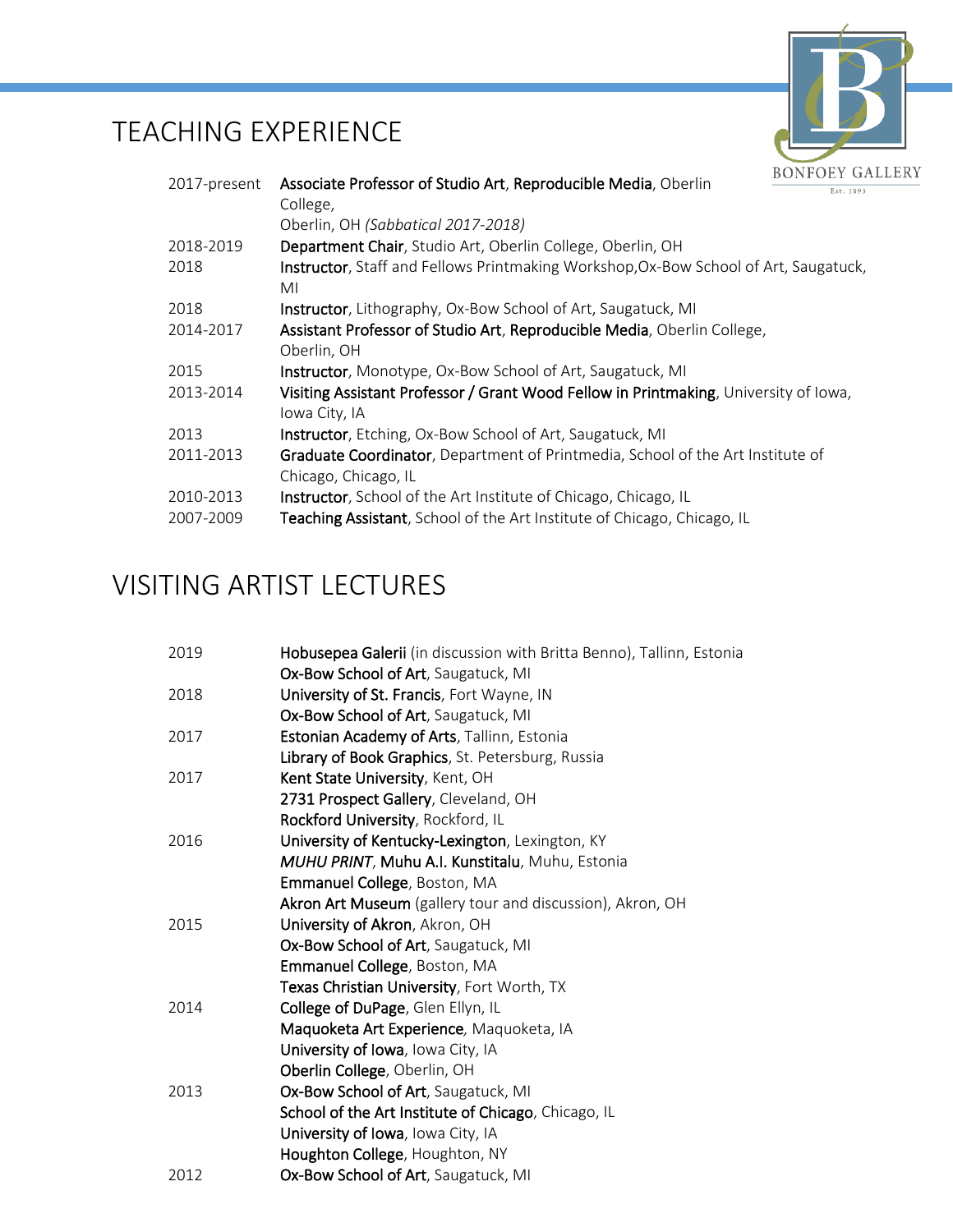

| 2011 | Lill Street Art Center, Chicago, IL               |
|------|---------------------------------------------------|
|      | Women's Studio Workshop, Rosendale, NY            |
| 2010 | Union of Estonian Architects, Naissaar, Estonia   |
|      | Tallinn University of Technology, Tallinn Estonia |
|      | Estonian Academy of Arts, Tallinn, Estonia        |
|      | Tallinn University, Tallinn, Estonia              |
| 2009 | Tallinn English College, Tallinn, Estonia         |
|      | Tartu Arts High School, Tartu, Estonia            |
|      | Ox-Bow School of Art, Saugatuck, MI               |

#### PORTFOLIO EXCHANGES AND EXHIBITIONS

- 2018 *The State Of*, International Portfolio Exchange and Exhibitions, Curated by Sarah Epping, Renata Kurczyńska, Maciek Jaroszczuk
- 2016 *Of Rules and Rebellion*, Mid America Print Council Conference Portfolio, Curated by Kristina Paabus and Jessica Caponigro, Print Matters, New Albany, IN / Louisville, KY

*The Double*, Mid America Print Council Conference Portfolio, Curated by Mark Laurin and Neah Kelly, Print Matters, New Albany, IN / Louisville, KY

*Sensory Overload*, Mid America Print Council Conference Portfolio, Curated by Ellie Honl and Alison Filley, Print Matters, New Albany, IN / Louisville, KY

*Intermission*, Southern Graphics Council International Portfolio, Curated by Erik Waterkotte and Shannon Collis, FLUX: Portland, OR

*Near Mint*, Southern Graphics Council International Portfolio, Curated by Breanne Trammell and Noah Breuer. Exhibited at Land Gallery and MK Gallery at Portland State University during SGCI, FLUX: Portland, OR. Later exhibited at Retzlaff Gallery, Center for Visual Art at Southern Oregon University, Ashland, OR, and at *Endless Editions Biennial*, 20/20 Gallery, NY, NY

- 2015 *Vinyl*, Southern Graphics Council International Portfolio, Curated by Anita Jung and Exhibited at University of Tennessee, Knoxville, TN
- 2014 *Let's All Be Friends*, University of Iowa Print Portfolio Curated by Amanda Maciuba and Exhibited at Drewelowe Gallery, Iowa City, IA / Prairie Lights, Iowa City, IA / School of the Art Institute of Chicago, Chicago, IL
- 2012 *SGCI Members Portfolio*, Southern Graphics Council International Conference, University of Wisconsin, Milwuakee, WI
- 2008 *A Set of Disconnected Events*, Multi-school Portfolio Curated by Jeanine Coupe-Ryding and Exhibited at The School of the Art Institute of Chicago, Chicago, IL/ School of the Museum of Fine Arts, Boston, MA/ and California State University, Long Beach, CA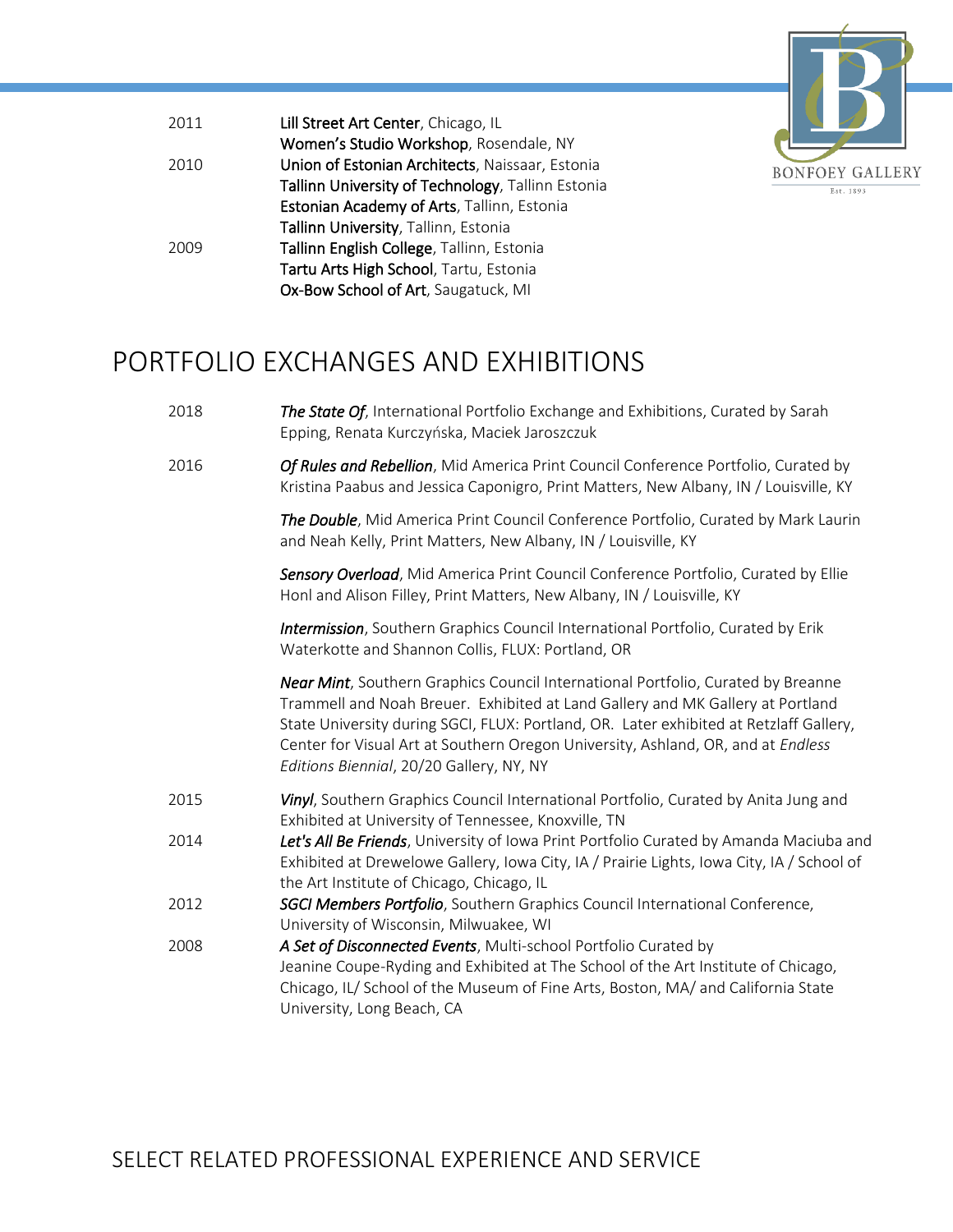

| 2019                 | Participating Artist, Monster Drawing Rally, Spaces, Cleveland, OH<br>Mentor, Career Mentor Services, Southern Graphics Council                                                                                                                                                                                                           | <b>BONFOEY GAI</b><br>Est. 1893 |
|----------------------|-------------------------------------------------------------------------------------------------------------------------------------------------------------------------------------------------------------------------------------------------------------------------------------------------------------------------------------------|---------------------------------|
| 2018                 | Conference, Dallas, TX<br>International<br>Panelist, Mid America Print Council Conference, "Art on the Road", organized by Anit                                                                                                                                                                                                           |                                 |
|                      | Jung, The Collaborative Turn, Laramie, WY<br>Mentor, Career Mentor Services, Southern Graphics Council International                                                                                                                                                                                                                      |                                 |
| 2017                 | Conference, Las Vegas, NV<br>Moderator, Discussion with Architect Kaarel Künnap, "Maapind puu all kihas<br>nagu kogudus" / "The ground under the tree is like a church", Draakoni Gallery,<br>Tallinn, Estonia                                                                                                                            |                                 |
|                      | <b>Mentor</b> , Post-digital printmaking. Redefinition of print Conference, The<br>Eugeniusz Geppert Academy of Art and Design in Wroclaw, Poland                                                                                                                                                                                         |                                 |
|                      | Invited Artist Representative for Estonia, Belt and Road, Guanlan Original Printmaking,<br>Shenzhen, China<br>Participating Artist, Monster Drawing Rally, Spaces, Cleveland, OH<br>Mentor, Career Mentor Services, Southern Graphics Council International                                                                               |                                 |
| 2016                 | Conference, Atlanta, GA<br>Panelist, Mid America Print Council Conference, "Site as Matter: Printmaking and Site<br>Building", organized by Taryn McMahon, Print Matters, Louisville, KY                                                                                                                                                  |                                 |
|                      | Mentor, Career Mentor Services, Southern Graphics Council International<br>Conference, Portland OR                                                                                                                                                                                                                                        |                                 |
| 2015-present         | Board of Trustees, Zygote Press, Cleveland, OH                                                                                                                                                                                                                                                                                            |                                 |
| 2014-present<br>2015 | Board Member and Membership Chair, Mid America Print Council<br>Published Print, Lithograph, Fernwey Editions, Chicago, IL<br>Participating Artist, Monster Drawing Rally, Spaces, Cleveland, OH<br>Mentor, Career Mentor Services, Southern Graphics Council International Conference,<br>Knoxville, TN                                  |                                 |
|                      | Juror, TDL/AB Scholarships, Kent State University, Kent, OH                                                                                                                                                                                                                                                                               |                                 |
| 2014<br>2013         | Exhibition Curator, Out of Hibernation, Grant Wood Art Colony, Iowa City, IA<br>Published Print, Lithograph, SAIC, Chicago, IL                                                                                                                                                                                                            |                                 |
|                      | Exhibition Co-Curator, Transition: SAIC @ AU, The Schingoethe<br>Gallery, Aurora University, Aurora, IL                                                                                                                                                                                                                                   |                                 |
|                      | Published Prints, Collector's Print 2013, Series of Editioned                                                                                                                                                                                                                                                                             |                                 |
| 2011                 | Lithographs, Spudnik Press, Chicago, IL<br>Juror, NEA Studio Residency Grant 2012, Women's Studio Workshop,<br>Rosendale, NY                                                                                                                                                                                                              |                                 |
| 2010<br>2009         | Guest Moderator, 5 <sup>th</sup> Annual American Classic Films Week, Tallinn, Estonia<br>Volunteer and Student Juror, Animated Dreams Festival, Tallinn, Estonia                                                                                                                                                                          |                                 |
|                      | Exhibition Curator, Response, Southern Graphics Conference,                                                                                                                                                                                                                                                                               |                                 |
|                      | School of the Art Institute of Chicago, Chicago, IL<br>Exhibition Co-Curator, Selective Perception,<br>Southern Graphics Conference, School of the Art Institute of Chicago, Chicago, IL<br>Interviewer, Brochure for Invasive, Sandow Birk and Nicola López,<br>Betty Rymer Gallery, School of the Art Institute of Chicago, Chicago, IL |                                 |
|                      |                                                                                                                                                                                                                                                                                                                                           |                                 |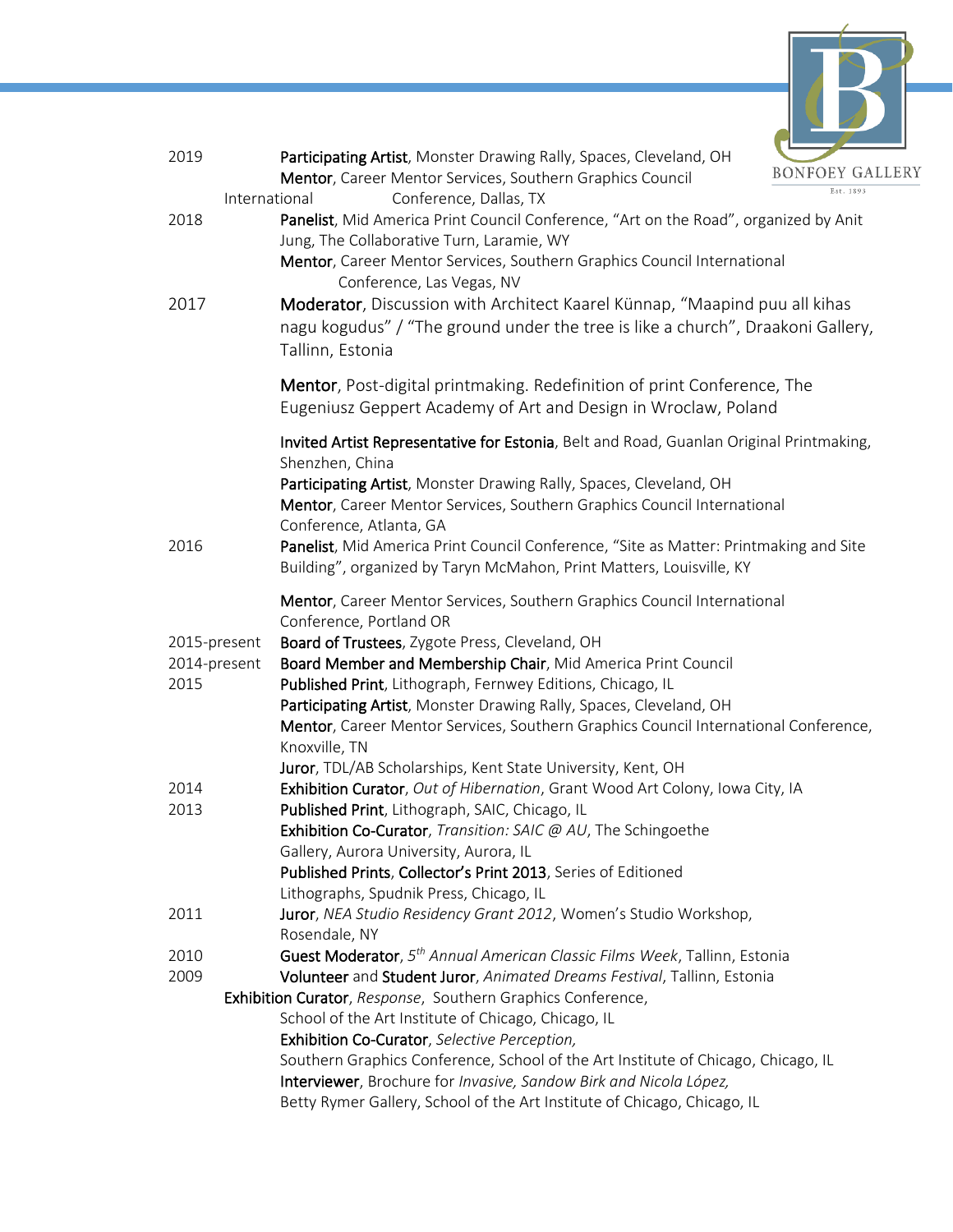#### MEMBERSHIP AFFILIATIONS



Mid America Print Council, USA Pittsburgh Print Group, Pittsburgh, USA Southern Graphics Council International, USA The Association of Estonian Artists, Estonia The Association of Estonian Printmakers, Estonia Zygote Press, Cleveland, OH

#### BIBLIOGRAPHY

KUNST.EE, review of solo exhibition "Meanwhile" by Lili Krõõt Repnau, issue 3/19, Fall 2019 Cleveland Arts Network Journal, "Kristina Paabus: The Plot Does Not Care for Itself" by Bruce Checefsky, Spring 2019

Cleveland Arts Network Journal, CAN Journal cover artwork, Fall 2018

"Belt and Road International Printmaking Invitational Exhibition", exhibition catalogue from Guanlan Original Printmaking Base, China, 2017

"Screenpriting Biennial 2016" by Nathan Meltz, exhibition catalogue, Arts Center of the Capital Region, Collar Works Gallery, Troy, NY, 10/28/16

"Estonia/Identity, Contemporary Artists from Estonia*"*, Imago Mundi, Luciano Benetton Collection, edition in three languages: English, Estonian and Italian, FABRICA, Italy, 2016

"NEO Geo*"* by Theresa Bembnister, exhibition catalogue, Akron Art Museum, Akron OH, 11/21/15 Akron Beacon Journal/Ohio.com, "Open your mind to 'Neo Geo' at Akron Art Museum" by Anderson Turner, 12/6/15

CAN Journal Online, "From the CAN Desk… Top Ten List…", NEO Geo, 12/2015 Clevescene Online, "Northeast Ohio's Deep History and Bright Future in Geometric Abstraction Is Showcased at the Akron Art Museum - Lines and Visions" by Josh Usmani, 11/18/2015

Cleveland Arts Network Journal, "Akron Art Museum Explores Geometric Abstraction by Northeast Ohio Artists in NEO Geo", Winter 2016

Akronist Online, "NEO Geo at Akron Art Museum Explores Geometric Abstraction", 11/13/15 Oberlin Review, "Paabus' Prints, Sculptures Form Layered Landscapes" by Lya Finston, 10/30/15 Bad at Sports, "Top Five Weekend Picks" by Stephanie Burke, #2, 5/14/15

"Data Mining: Kristina Paabus Mapping the Game" by Lauren Fulton, Fernwey Gallery, 5/15 Front Row Blog, "5 Art Gallery Openings for Your Weekend" by Peter Simek, #5, 2/18/15 Dallas Observer Blog, "Art to See This Weekend" by Lauren Smart, #3, 2/18/15.

 "Sabotage – New Work in Visual and Performance Art", 2013-2014 Grant Wood Fellows Exhibition Catalogue, Summer 2014

F newsmagazine, "'Paabus' Own Panopticon at The Sub-Mission" by Lauren Fulton, 12/13/13

Vaba Eesti Sōna/Free Estonian Word, "Kiik With Caution" by Riina Kindlam, 7/20/13

Time Out Chicago, "MDW Fair at Mana Contemporary" by Laura Pearson, 11/16/12

Make Space, "Featured Artist Profile" by Lynnette Miranda, 11/13/12

Bad at Sports, "Top Five Weekend Picks", #1, 8/10/12

Chicago Magazine, "Top Five Things to Do This Week", #1, 8/10/12

Bad at Sports, "Top Five Weekend Picks", #3, 5/11/12

Sixty Inches From Center*,* "Spaces of In-Betweens: An Interview with Kristina Paabus" by Amanda Mead, 1/16/12

Chicago Art Magazine, "The Sprawl of Printmaking: The Third Dimension" by Molly Welsh, 10/21/10 The Medieval Times, biography, project statement, and images, U.S. Embassy Publication, Tallinn, Estonia, 11/18/09

MN Daily, "Formidable Flat Makes a Case for 2D" by Rebecca Lang, 6/9/09